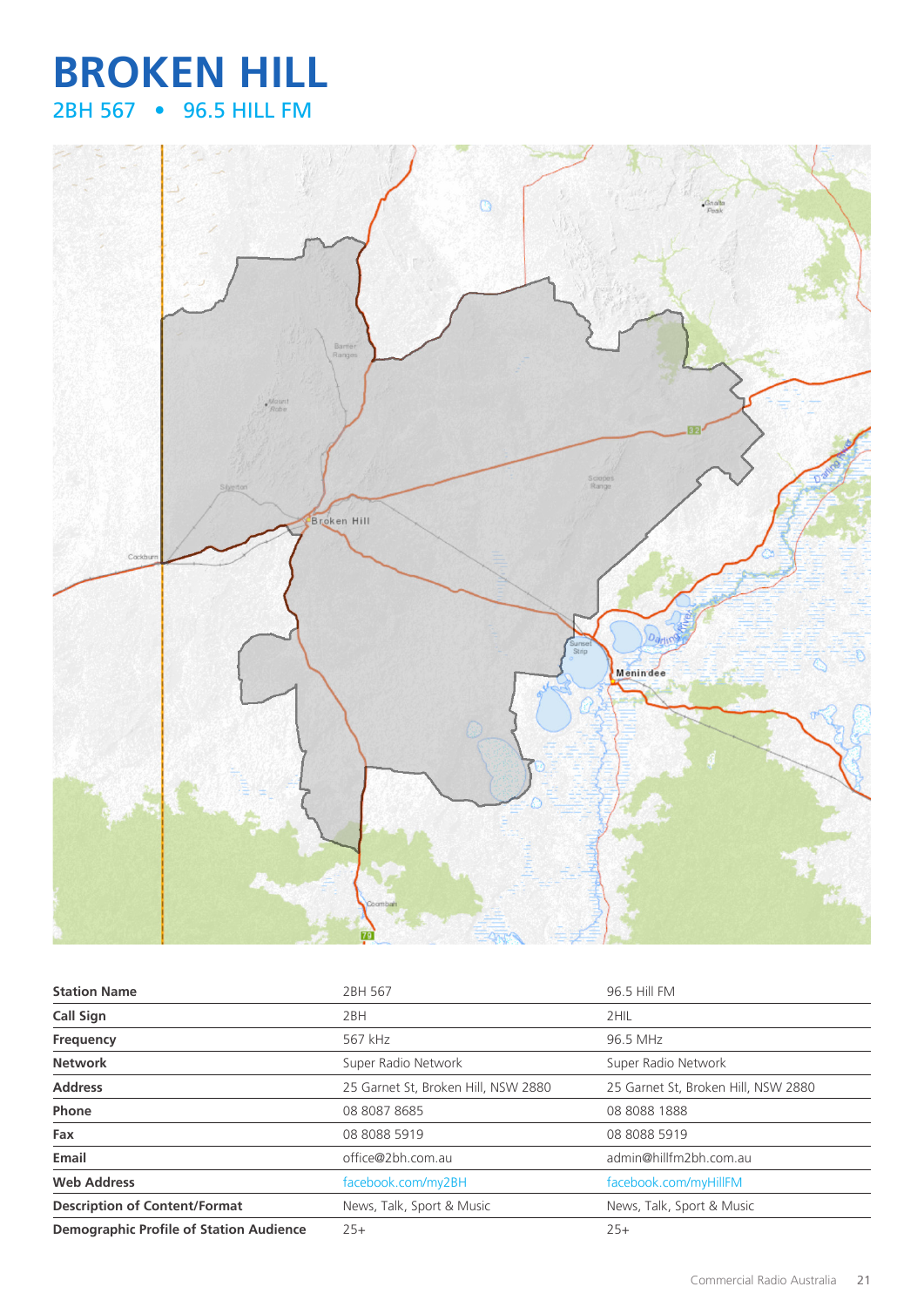# **BROKEN HILL**

Broken Hill is a mining town and the largest regional centre located in the far west of NSW close to the South Australian border and midway between the Queensland and Victorian borders. Broken Hill is located on the Barrier Range in the far west of NSW, just 48 kilometres east of the South Australian border and 1,160 kilometres west of Sydney via the Great Western, Mitchell and Barrier Highways.

Given the proximity to Adelaide, many companies treat Broken Hill as part of South Australia. Many products are distributed to Broken Hill via Adelaide, not Sydney. Broken Hill is Australia's longest-lived mining city. 'The Silver City', as it is sometimes called, is and always has been inextricably associated with the silver, lead and zinc mining.

In comparison to the 2011 census, the population of the radio licence area in Broken Hill has decreased 2.98% to 19,007. Over 55% of the population in Broken Hill is aged over 40 years. The birthplace for 88% of the population was Oceania including Australian, New Zealander, Indigenous and Islander persons.

Of the 2,984 people attending an educational institution, 46% were either in infants or primary school; 33% were in secondary school; 14% at TAFE and 8% at University or another tertiary institution. Of the 5,869 people who already have a tertiary qualification. 23% have a degree and 77% have a certificate, diploma or another tertiary qualification.

Broken Hill has a high proportion of home ownership. Of the total dwellings (7,526) in Broken Hill, 43% of dwellings are owned outright and 29% are mortgaged. Private rental properties represent 21% of total dwellings.

28% of the total households (7,601) in Broken Hill have a household income range between \$21,000 – \$41,999pa; 22% between \$42,000 – \$77,999pa; and 9% between \$78,000 – \$103,999pa.

All major banks, car dealers, fast-food restaurants and an extensive selection of national retail and chain stores are represented in the city. The region is also rich in the arts with over 30 art galleries and heritage trails.

#### **AGRICULTURE**

Broken Hill is predominantly a mining town and is the birth place of Broken Hill Proprietary Company Limited (BHP). The Broken Hill ore body one of the world's largest Silver, Zinc, Lead and Mineral deposit.

Large rural properties carry over 255 thousand sheep and lamb livestock and over 12 thousand beef cattle.

#### EMPLOYMENT

The majority (58%) of the labour force of 8,314 is employed full time. The main industries of employment are:

- Education and Training/Health Care and Social Assistance;
- Wholesale Trade/Retail Trade/Accommodation and Food Services; and
- Mining.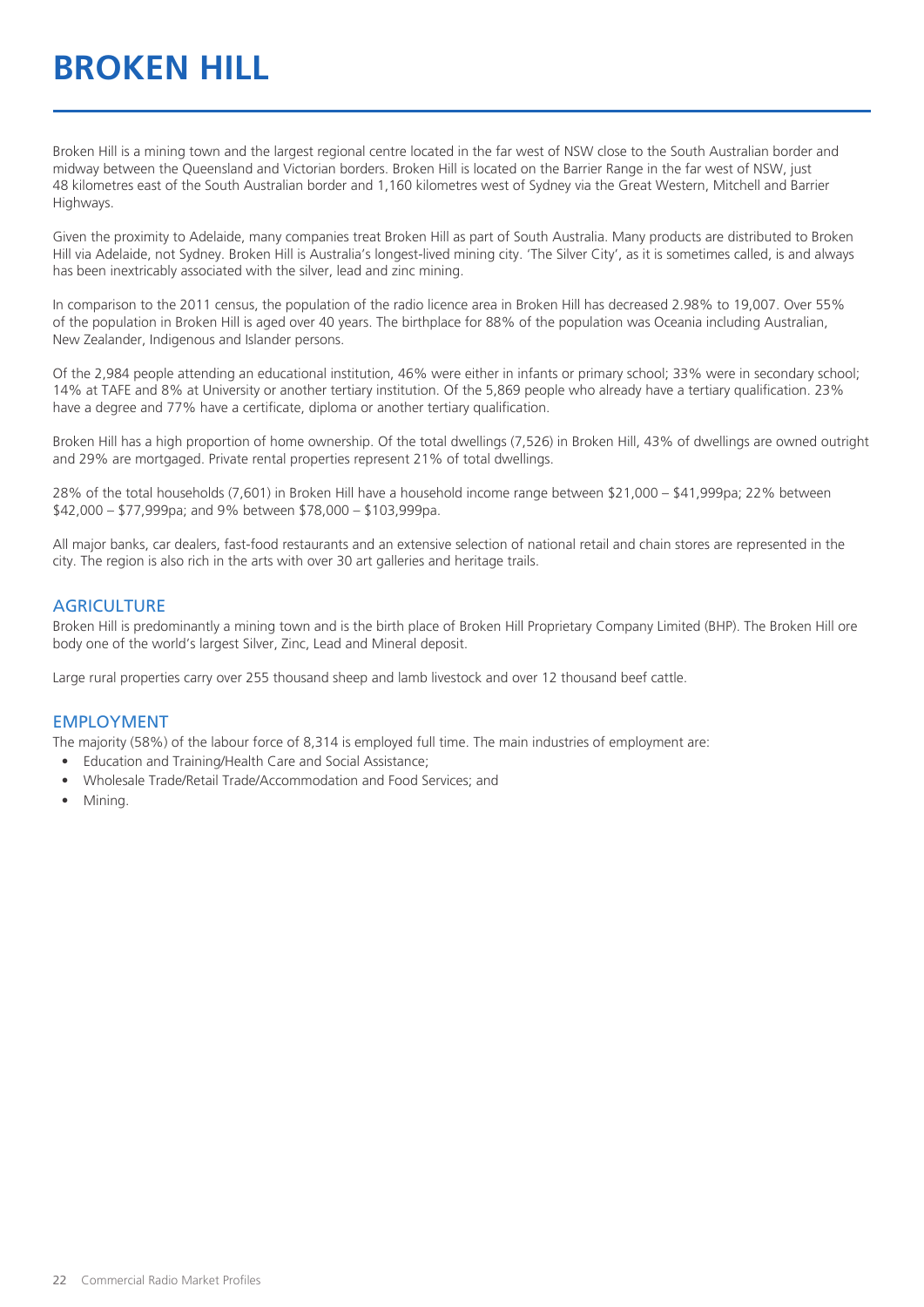# **BROKEN HILL**

#### AGE COHORTS

| Age                   | Male  | Female | Total    | <b>Market</b><br>population |
|-----------------------|-------|--------|----------|-----------------------------|
| $10 + \gamma$ ears    | 8,231 | 8,553  | 16,784   | 88.3%                       |
| 0-9 years             | 1,131 | 1,092  | 2,223    | 11.7%                       |
| $10-17$ years         | 798   | 733    | 1,531    | 8.05%                       |
| 18-24 years           | 748   | 689    | 1,437    | 7.56%                       |
| 25-39 years           | 1,585 | 1,648  | 3,233    | 17.01%                      |
| 40-54 years           | 1,880 | 1772   | 3,652    | 19.21%                      |
| 55-64 years           | 1,437 | 1436   | 2,873    | 15.12%                      |
| 65-74 years           | 1,108 | 1,148  | 2,256    | 11.87%                      |
| $75+$ years           | 675   | 1,127  | 1,802    | 9.48%                       |
| Total 2011 population | 9,614 | 9,976  | 19,590   |                             |
| Total 2016 population | 9,362 | 9,645  | 19,007   | 100%                        |
| % change 2011-2016    |       |        | $-2.98%$ |                             |

#### LABOUR FORCE

| <b>Employment classification</b> | Total | Labour force |
|----------------------------------|-------|--------------|
| Full-time employed               | 4,814 | 57.9%        |
| Part-time employed               | 2.279 | 27.41%       |
| Not stated employed              | 513   | 6.17%        |
| Unemployed                       | 708   | 8.52%        |
| <b>Total labour force</b>        | 8.314 | 100%         |

#### HOUSEHOLD INCOME

| Income range (pa)       | Total | Occupied<br>dwellings |
|-------------------------|-------|-----------------------|
| $$0 - $7,749$           | 77    | 1.01%                 |
| $$7,750 - $20,999$      | 634   | 8.34%                 |
| $$21,000 - $41,999$     | 2,110 | 27.76%                |
| $$42,000 - $77,999$     | 1,694 | 22.29%                |
| $$78,000 - $103,999$    | 709   | 9.33%                 |
| $$104,000 - $129,999$   | 566   | 7.45%                 |
| $$130,000 - $155,999$   | 334   | 4.39%                 |
| $$160,000 - $181,999$   | 189   | 2.49%                 |
| $$182,000 - $207,999$   | 145   | 1.91%                 |
| \$208,000+              | 218   | 2.87%                 |
| Not stated              | 925   | 12.17%                |
| <b>Total households</b> | 7,601 | 100%                  |

#### FAMILY STRUCTURE

| <b>Type of family</b>         | <b>Total</b> | <b>Total families</b> |
|-------------------------------|--------------|-----------------------|
| Couple families - Children    | 1.614        | 33.46%                |
| Couple families - No children | 2,067        | 42.85%                |
| Single parents                | 1.089        | 22.57%                |
| Other families                | 54           | 1.12%                 |
| <b>Total families</b>         | 4,824        | 100%                  |

### **OCCUPATION**

| <b>Employment classification</b>                                     | <b>Total</b> | <b>Occupations</b> |
|----------------------------------------------------------------------|--------------|--------------------|
| Managers/Professionals                                               | 2.184        | 28.83%             |
| Technicians & trade workers/<br>Community & personal service workers | 2,143        | 28.29%             |
| Clerical & administrative workers                                    | 797          | 10.52%             |
| Sales workers                                                        | 734          | 9.69%              |
| Machinery operators & drivers/Labourers                              | 1,585        | 20.92%             |
| Not stated                                                           | 133          | 1.76%              |
| <b>Total</b>                                                         | 7.576        | 100%               |

#### INDUSTRY

| Industry                                                                                                      | Total | Workforce |
|---------------------------------------------------------------------------------------------------------------|-------|-----------|
| Agriculture, forestry & fishing                                                                               | 574   | 7.75%     |
| Mining                                                                                                        | 762   | 10 28%    |
| Manufacturing/Electricity, gas, water &<br>waste services/Construction                                        | 602   | 8.13%     |
| Wholesale trade/Retail trade/<br>Accommodation & food services                                                | 1.660 | 22.41%    |
| Transport, postal & warehousing/<br>Information, media & communications                                       | 320   | 4.32%     |
| Financial & insurance services/<br>Rental hiring & real estate services/<br>Administration & support services | 295   | 3.98%     |
| Professional scientific & technical services                                                                  | 136   | 1.84%     |
| Public administration & safety                                                                                | 515   | 6.95%     |
| Education & training/Health care &<br>social assistance                                                       | 1,900 | 25.64%    |
| Arts & recreation services                                                                                    | 56    | 0.76%     |
| Other services                                                                                                | 317   | 4.28%     |
| Not stated                                                                                                    | 272   | 3.67%     |
| Total                                                                                                         | 7,409 | 100%      |

#### ANNUAL HOUSEHOLD EXPENDITURE

| <b>Product or service</b>            | $$000's$ (pa) |
|--------------------------------------|---------------|
| Food & non-alcoholic beverages       | 98,694        |
| Alcoholic beverages                  | 13,346        |
| Clothing & footwear                  | 18,262        |
| Household furnishings & equipment    | 26,245        |
| Furniture & floor covering           | 8,868         |
| Household appliances                 | 6,307         |
| Household services & operation       | 20,172        |
| Medical care & health expenses       | 34,576        |
| Motor vehicle purchase               | 22,656        |
| Motor vehicle running costs          | 56,628        |
| Recreation                           | 71,838        |
| Recreational & educational equipment | 18,217        |
| Holidays                             | 33,585        |
| Personal care                        | 11,902        |